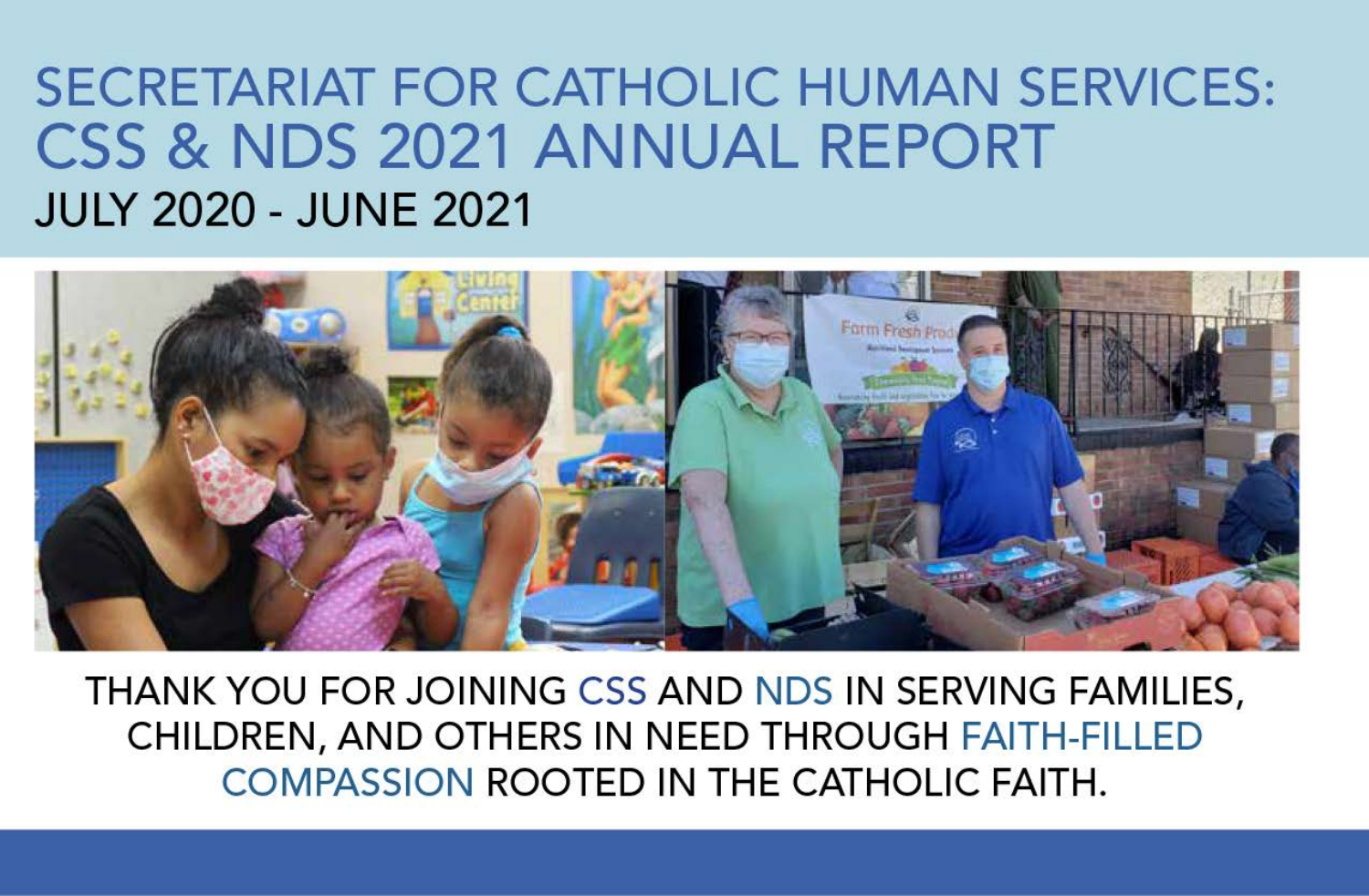### LETTER FROM JAMES AMATO, MSW, SECRETARY FOR CATHOLIC HUMAN SERVICES

# Dear Friends, **"**

In this report, you will see the collective impact from both Catholic Social Services (CSS) and Nutritional Development Services (NDS). Both of these organizations sit under the umbrella of the Secretariat of Catholic Human Services of the Archdiocese of Philadelphia. By showing the impact of both organizations, we display the full effect of your support to respond to people's material, relational, emotional, and spiritual needs.

As you will see, together, we have made a positive change in **over 639,000 lives** throughout Philadelphia and the surrounding counties in 2021. The impact of the peak pandemic times on families' health and financial security remained an overarching concern. As a result of your continuous support and unending prayers, we expanded our reach in 2021, which was beyond our greatest expectations. For that, we are incredibly grateful.

This expansion of our reach included a significant increase in our community and child nutrition food resource programs, sponsored and supported by Nutritional Development Services, and an increase in the direct financial support for families to avert evictions and keep utilities working. Furthermore, our residential programs serving seniors, the intellectually disabled, the homeless, and at-risk youth continued operations, ensuring safety, supervision, and consistency for those we are privileged to serve.

The diverse needs of our neighbors are met because of your generosity. You are a blessing to the families and individuals being impacted each and every day. You have chosen to support our mission of feeding, affirming, assisting, and advocating for individuals, families, and communities.

May we all strive to continue living each day with the compassionate love and charitable spirit of Christ. Thank you for providing help and creating hope for a brighter tomorrow for so many in need.<br> **39** 

Sincerely,

mes Amato

JAMES T. AMATO, MSW SECRETARY FOR CATHOLIC HUMAN SERVICES ARCHDIOCESE OF PHILADELPHIA

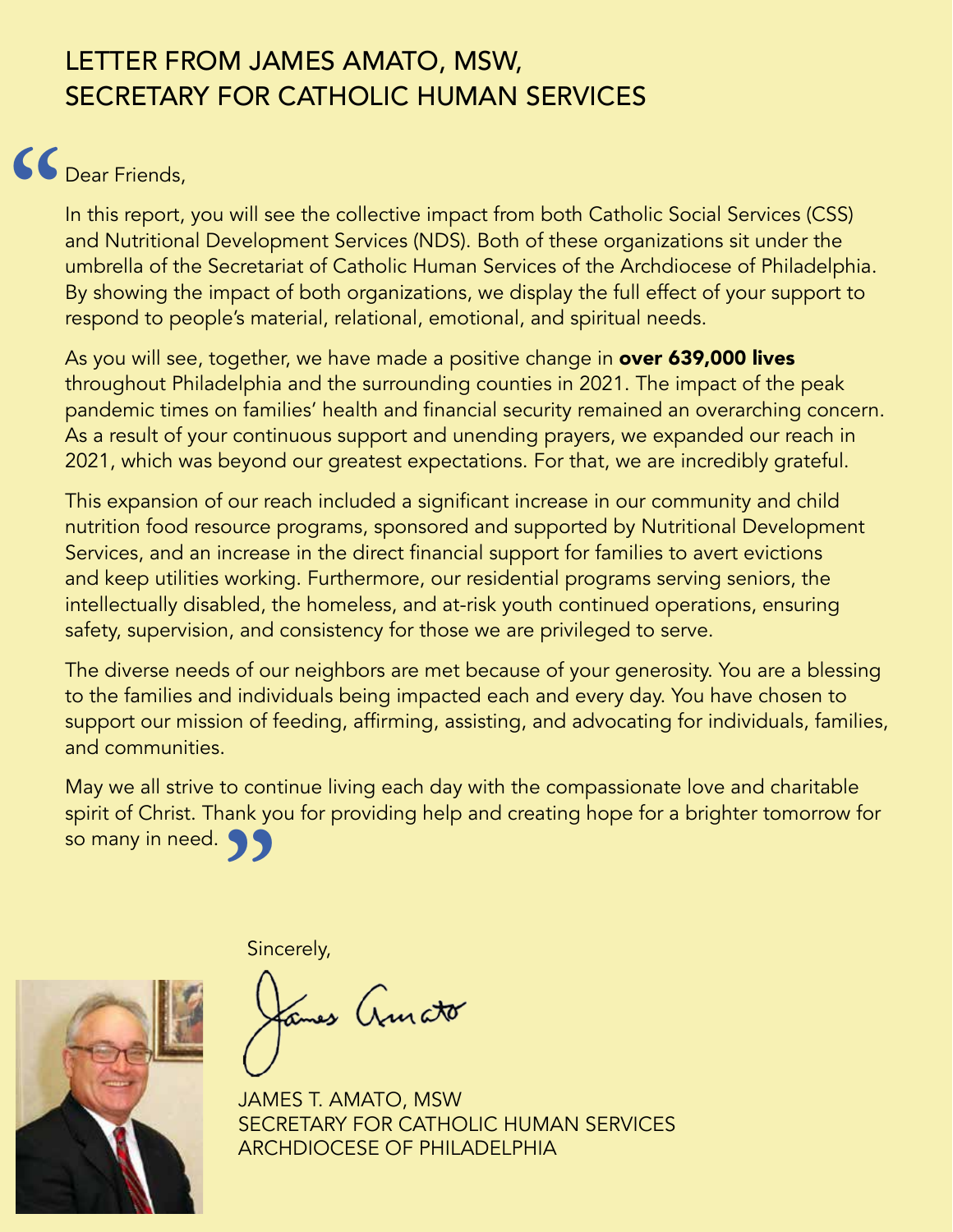### THANK YOU FOR HELPING US IMPACT THE LIVES OF HUNDREDS OF THOUSANDS OF PEOPLE. WE COULDN'T DO IT WITHOUT YOU.



### CATHOLIC SOCIAL SERVICES CORPORATIONS

- Catholic Charities of the Archdiocese of Philadelphia
- Catholic Clinical Consultants
- Catholic Community Services *(Community Umbrella Agency)*
- Catholic Housing and Community Services
- The Communities of Don Guanella and Divine Providence
- St. Edmond's Home for Children
- St. Francis & St. Vincent Homes for Children
- St. Gabriel's System *(ceased operations 12/1/20)*
- Saint John's Hospice
- *The following fund operations of the above corporations:*
- St. Joseph Catholic Home for Children
- St. Joseph House
- St. Vincent's Home, Tacony
- St. Vincent's Services for Women & Children

### NUTRITIONAL DEVELOPMENT SERVICES PROGRAMS

- National School Lunch and Breakfast Program
- Residential Child Care Food Program
- Special Milk Program
- Child and Adult Care Meal Program
- Seamless Summer Program
- Community Food Program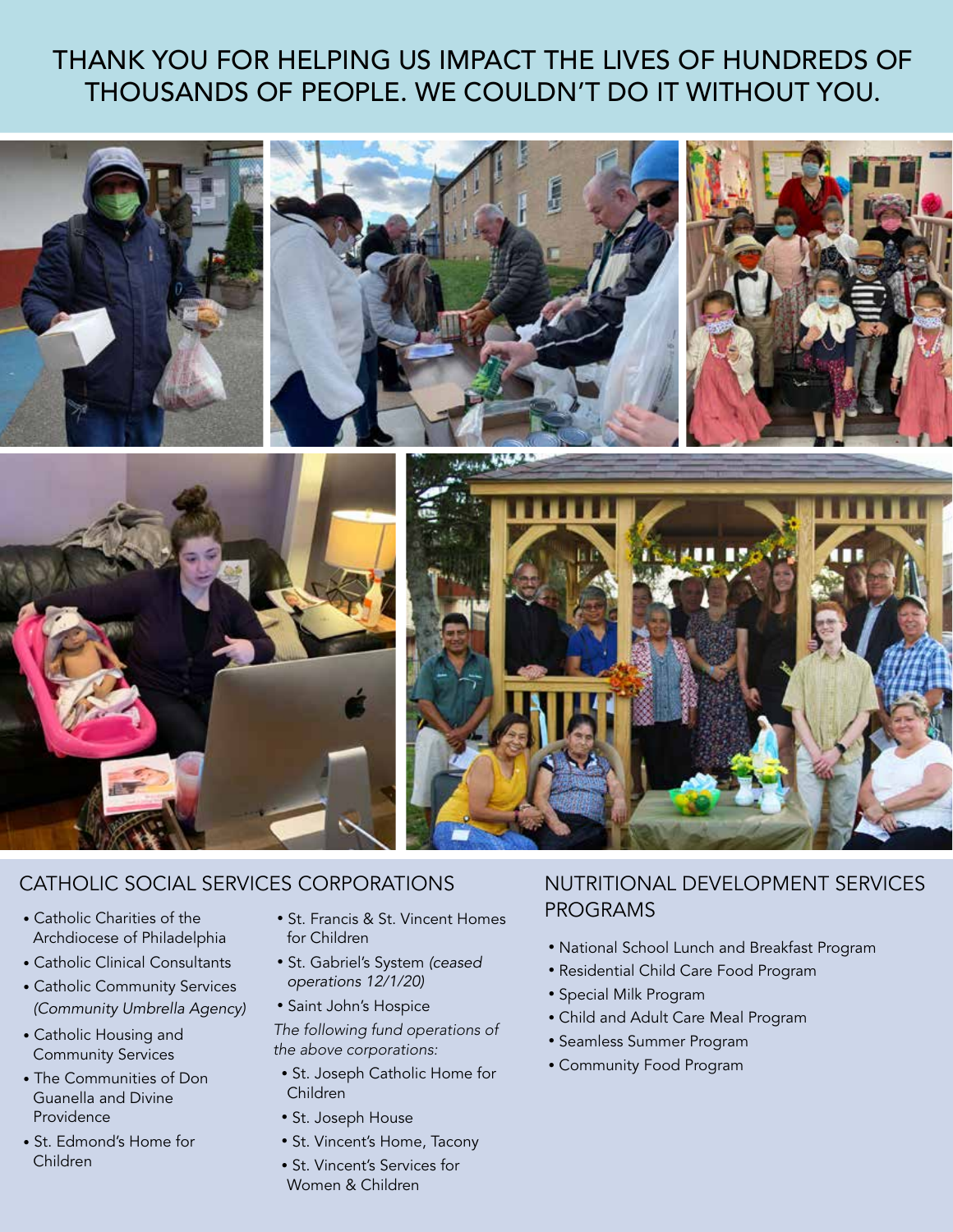### PROVIDING HELP, CREATING HOPE, AND FEEDING IN 2021

These are the stories of your impact.



Through our NDS partnership, staff at SOUTHWEST PHILADELPHIA FAMILY SERVICE CENTER and BUCKS COUNTY FAMILY SERVICE CENTER served those facing hunger in the community amid back-to-back snowstorms. They handed out food, diapers, and other goods to help individuals and families make it through the frigid temperatures.

"*I really did think the weather would be a deterrent," admitted Lizanne Hagedorn, Assistant Director of NDS. "It's a statement of how the need is so real for people.*"

| February 2021

MARTHA'S CHOICE MARKETPLACE in Montgomery County launched its newest initiative in 2021, Martha's Community Farm! The farm grows produce, flowers, and other items to support clients of Martha's Choice Marketplace and the network of CSS food pantries. This new community-based response ensures Catholic Social Services can continue providing help and hope to our neighbors in need.

"*The farm has allowed us to expand so we can invite more people to come and participate,"* said manager Patrick Walsh. *"It's this amazing occasion to do more in bringing people together from all over the place for something that's really worthwhile — helping to grow food, and then getting that food*  to those who need it in a way that's dignified and respectful."

On April 15, 2021, ARCHBISHOP NELSON PEREZ and the students at CASA DEL CARMEN PRESCHOOL ACADEMY celebrated the Week of the Young Child with a virtual reading session. Week of the Young Child celebrates early learning, young children, their teachers, families, and communities. The children loved hearing their favorite book read by this special guest! | April 2021

| June 2021

VISITATION HOMES received a generous amount of donations and gifts over the December 2020 holiday season. Many of these were essential goods for the women, children, and families we serve. The gifts included nonperishable food



items, paper goods, kitchen appliances, and games and toys for the children. Visitation Homes provides affordable housing and supportive services for women with children transitioning from homelessness to independent living and self-sufficiency. Our residents were overjoyed with your kindness!

| December 2020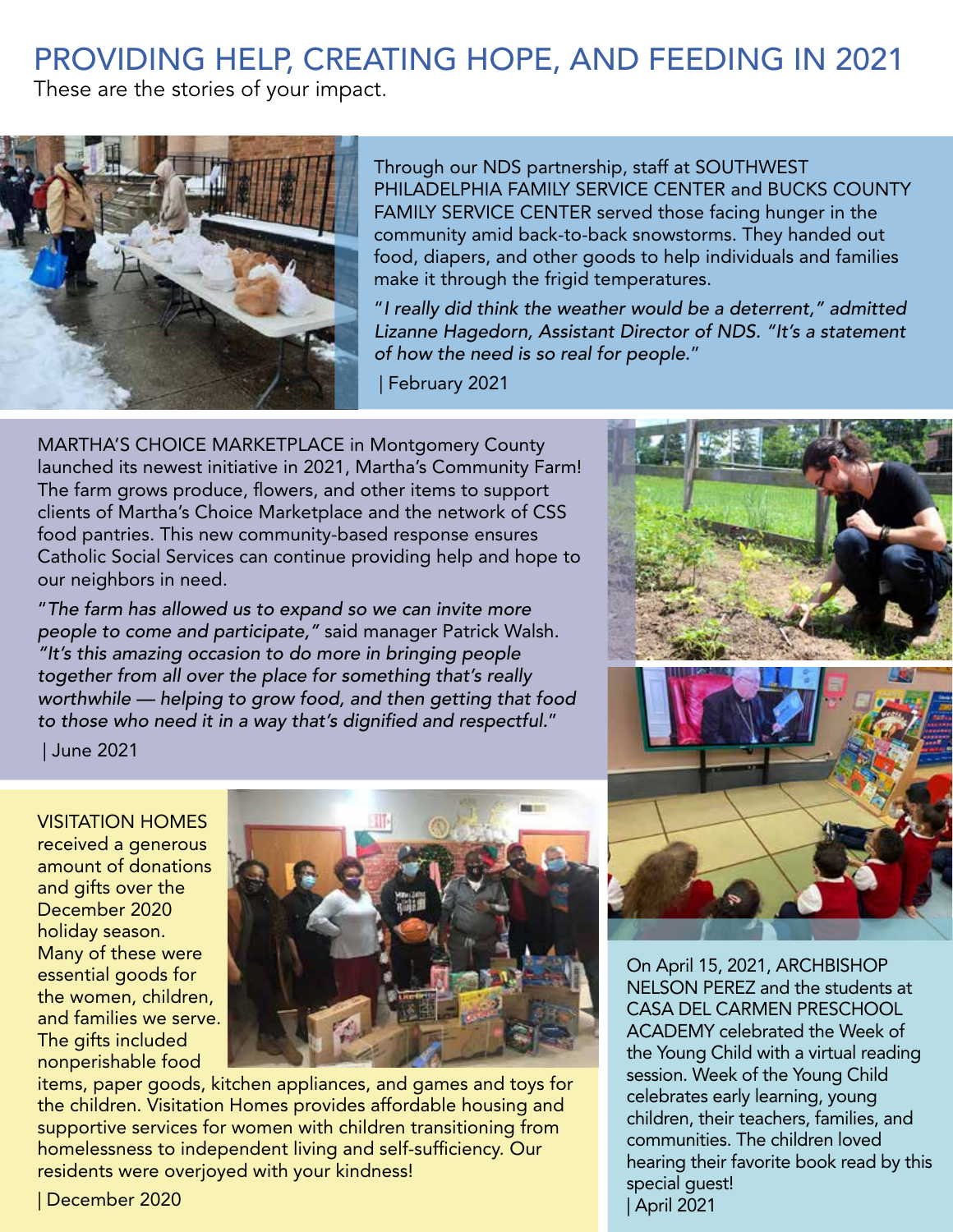For the first time since the beginning of the COVID pandemic, CATHOLIC HOUSING AND COMMUNITY SERVICES' senior centers opened their doors in June 2021 to welcome back clients. At Norris Square Senior Community Center, 30 seniors came to celebrate the reopening. These community centers truly act as second homes for their neighborhood clients, offering social activities, physical exercise, art and music classes, meals, and direct assistance in applying for benefits.

*"This is a great moment,"* said Andrea Lopez, Norris Square Senior Community Center regular. *"I am very happy. I need this community.*" | June 2021





September is National Recovery Month, and dozens of supporters gathered at MERCY HOSPICE for a walk to support addiction recovery. The clients, staff, and supporters of Mercy Hospice and Women of Hope, two of CSS's ministries that support women facing addiction, homelessness, and mental health challenges, walked through downtown Philadelphia in September 2020. The walk began with a blessing from Bishop John McIntyre and was punctuated with encouraging honks from drivers; all which sent a positive message that showed people in recovery as happy, functioning, and part of society.

*"We bond together. Recovery is hard, and this is a way to know you're not alone"* — Marcey Canalichio, certified care specialist at Mercy Hospice | September 2020

NDS hosted a food distribution at HOLY INNOCENTS PARISH in Philadelphia on April 24, 2021, the tenth such giveaway hosted by the agency since October 2020. More than 1,080 meal boxes were given out, filled with fresh produce, meat, and

dairy products. Since October 2020, NDS has handed out over 5,000 meal boxes and 56,000 student meal kits to families and students struggling with food insecurity during the pandemic.

| April 2021

RubrIrost

# WITH YOUR HELP, WE CAN CONTINUE OUR CRITICAL WORK THIS YEAR!



On March 6, 2021, NDS hosted a food drive at OUR LADY OF THE FATIMA'S CATHOLIC OUTREACH CENTER. Community members came out to volunteer, including Boy Scout Troop 219 and Bensalem Councilman Ed Tokmajian. The volunteers worked hard to distribute 450 meals for students along with over 500 Farmers boxes to families in Bucks County. | March 2021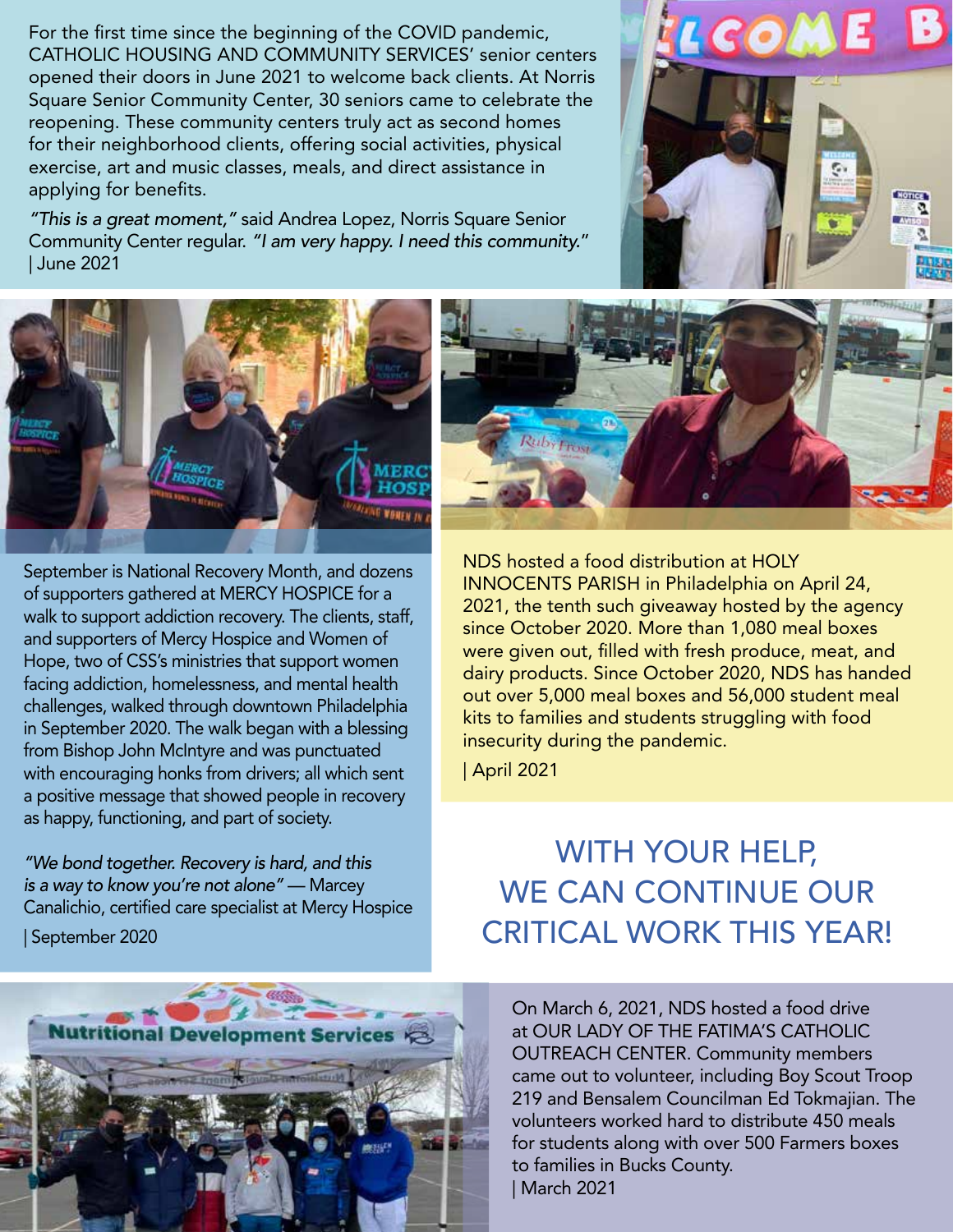### CSS & NDS FINANCIAL OVERVIEW 2021

Year ending June 30, 2021

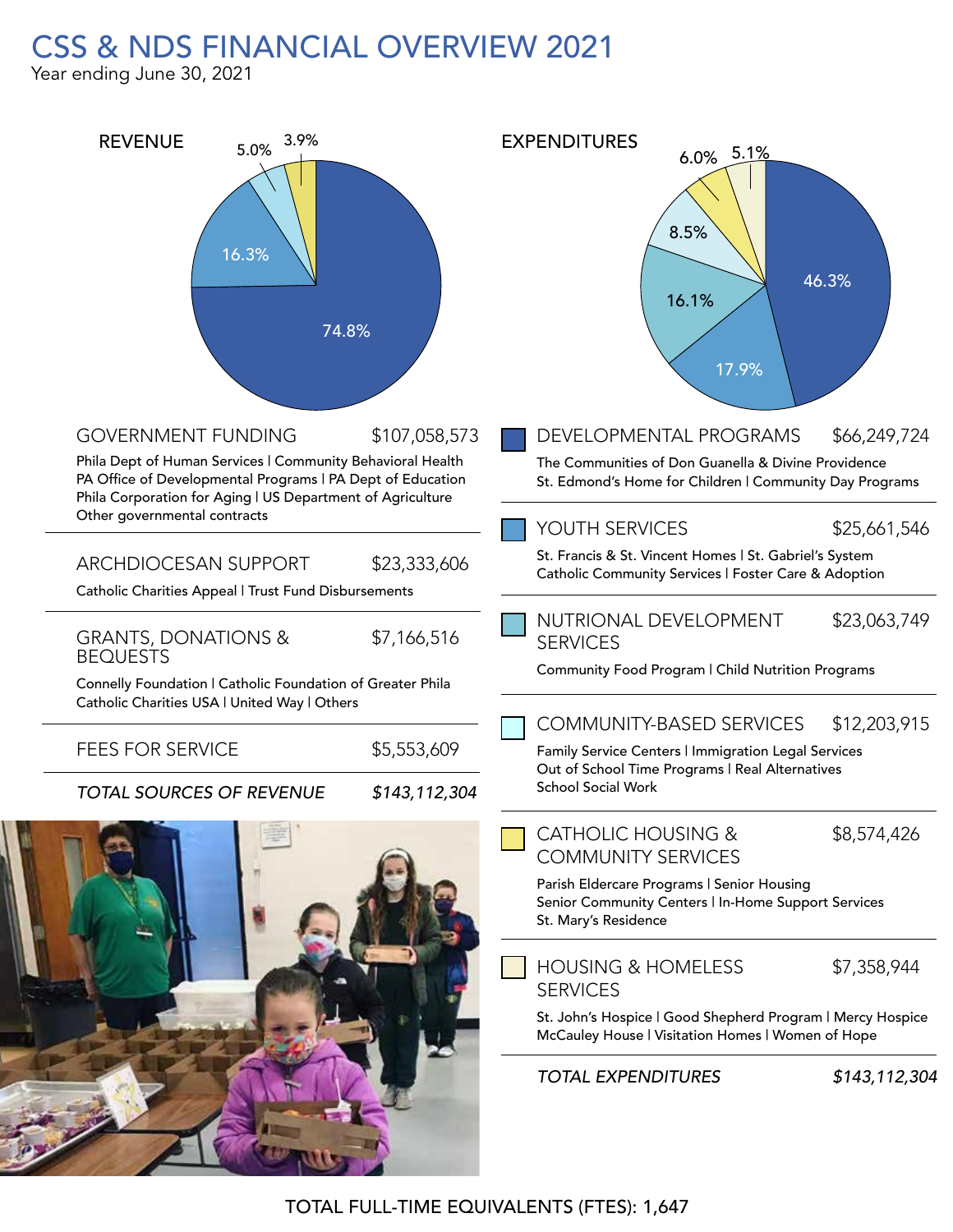## CHS COMMUNITY IMPACT IN 2021 SERVICES ADMINISTERED BY CSS



children

beneficiaries

IMPACTED (295,890 more than 2020)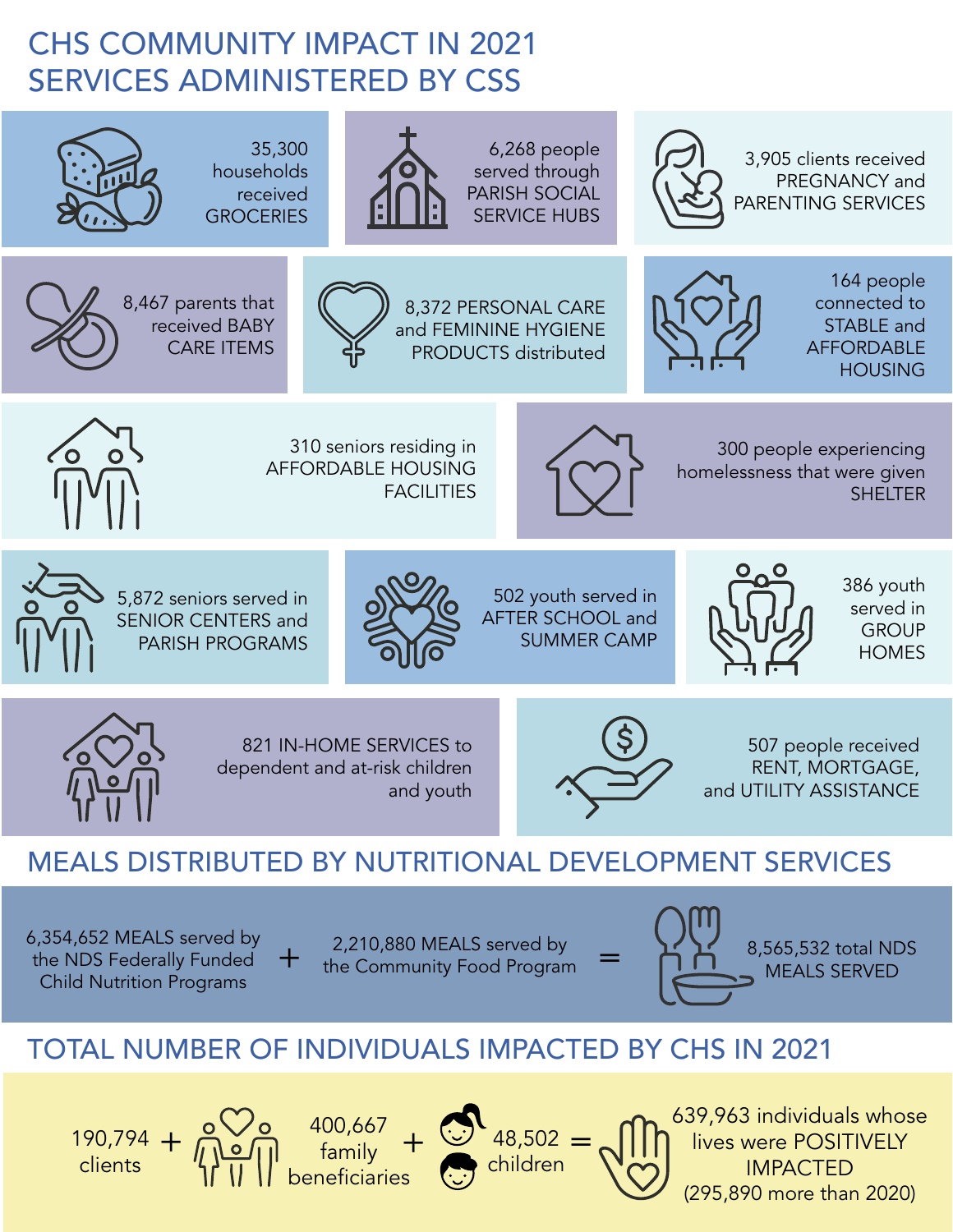#### CATHOLIC SOCIAL SERVICES BOARD OF DIRECTORS

#### **OFFICERS**

#### **MEMBERS**

President Most Rev. John J. McIntyre – Auxiliary Bishop, Archdiocese of Philadelphia Executive Vice President James Amato, MSW – Secretary for Catholic Human Services Secretary **Yemele Ayala – Sr. Director of School Support Services**, Aspira Inc. of PA Treasurer Maura B. Kelly, CPA – Chief Financial Officer, Pinnacle Realty Services

> Matthew B. Aaron – President & CEO, Special Olympics of Pennsylvania, Inc. Nancy Anderson – Director (retired) Risk Mgmt. & Compliance, Nazareth Hospital Robert F. Byrne – Director of Operations, Philadelphia Interfaith Hospitality Network Daniel Connelly – Director, Econsult Solutions, Inc. Ruben David – Project Director for Public Safety Capital Program of Philadelphia (retired Civil Engineer) Jacqueline J. Delaney – Chair, Board of Directors, Malvern Retreat House John Delaney, Esq. – Director of Investigations, Archdiocese of Philadelphia Donald Friel – Executive Vice President, Holy Redeemer Health System Rev. Thomas Higgins – Pastor, Holy Innocents Church (Philadelphia) Gertrude (Trudy) Jackson – Assistant Vice President, Cigna Insurance Company of Philadelphia (retired) Dennis T. Kennedy, Ph.D. – Associate Professor, Business Administration, LaSalle University Lorraine M. Knight – Director (retired), Nutritional Development Services Robert J. Macri – Managing Director (retired), J.P. Morgan Chase & Co. Susan McCrary – Nursing Home Administrator, St. Ignatius Nursing Home John W. Meacham, CEO/Administrator (retired), St. Ignatius Nursing & Rehab Center Mark P. Nessel Senior Vice President/COO, Virtua Our Lady of Lourdes Hospital Sr. Kathleen Schipani, IHM – Director, Office for Persons with Disabilities & Deaf Apostolate Thomas P. Sholes – Chief Strategy Officer, BNY Mellon / Pershing Patricia R. Urrunaga – Senior Manager Controllers Team, Pfizer Inc./Wyeth Pharmaceuticals Martha Wilbur – Hospitality Coordinator, AbbeyFest Ministries

#### NDS BOARD OF DIRECTORS

#### **OFFICERS**

President, (Ex officio) Rev. Msgr. Daniel J. Sullivan - Vicar for Retired and Infirmed Priests, Archdiocese of Philadelphia Vice-President, (Ex officio) Mr. James Amato - Secretary for Catholic Human Services, Archdiocese of Philadelphia Secretary: Mrs. Suzanne Santoro Robinson - Director of Alumnae, Sacred Heart Academy Treasurer: Ms. Rosalind W. Sutch, CPA, MT- Partner & Chief Growth Officer, Drucker & Scaccetti, P.C.

#### **MEMBERS**

Mr. Sean-Tamba Matthew, Esq. – Shareholder, Stevens & Lee Mr. Keith T. Morris, RJFS, MCMG – Partner, Managing Director, Morris Capital Management Group Dr. Stephen J. Porth – Professor, Haub School of Business, St. Joseph's University Mr. Thomas P. Forkin, Esq. – Deputy Director, PPR, City of Philadelphia Ms. Erica S. Wilson, Esq. – Partner, Troutman Pepper Mr. Richard Van Fossen, Jr. – Fundraising, Cabrini Asset Management Mr. Raymond Tarnowski – Retired President, Philadelphia Warehousing & Cold Storage